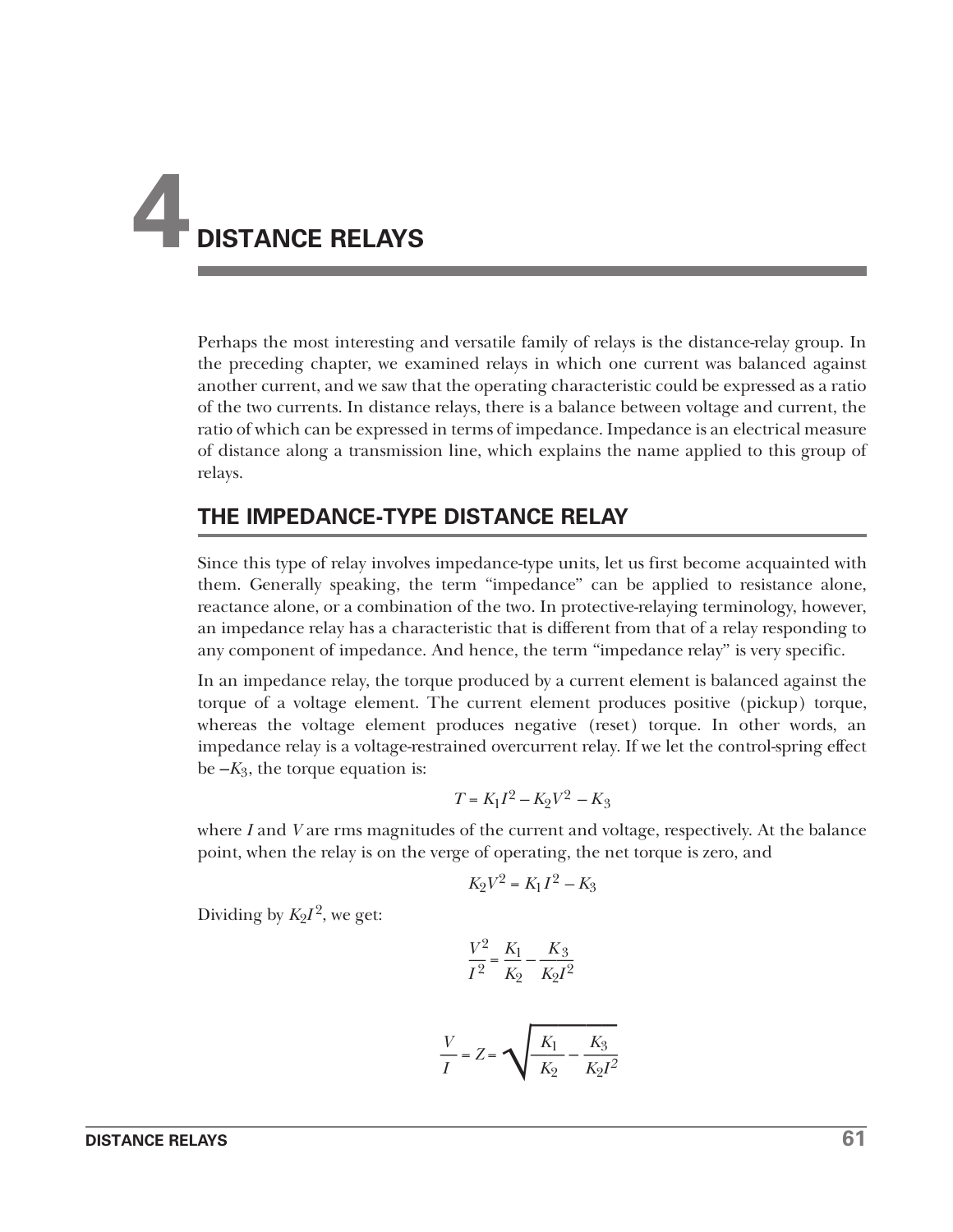It is customary to neglect the effect of the control spring, since its effect is noticeable only at current magnitudes well below those normally encountered. Consequently, if we let  $K_3$ be zero, the preceding equation becomes:

$$
Z = \sqrt{\frac{K_1}{K_2}} = \text{constant}
$$

In other words, an impedance relay is on the verge of operating at a given constant value of the ratio of V to I, which may be expressed as an impedance.

The operating characteristic in terms of voltage and current is shown in Fig. l, where the effect of the control spring is shown as causing a noticeable bend in the characteristic only at the low-current end. For all practical purposes, the dashed line, which represents a constant value of Z, may be considered the operating characteristic. The relay will pick up for any combination of  $V$  and  $I$  represented by a point above the characteristic in the positive-torque region, or, in other words, for any value of Z less than the constant value represented by the operating characteristic. By adjustment, the slope of the operating characteristic can be changed so that the relay will respond to all values of impedance less than any desired upper limit.



Fig. 1. Operating characteristic of an impedance relay.

A much more useful way of showing the operating characteristic of distance relays is by means of the so-called "impedance diagram" or "R-X diagram." Reference 1 provides a comprehensive treatment of this method of showing relay characteristics. The operating characteristic of the impedance relay, neglecting the control-spring effect, is shown in Fig. 2 on this type of diagram. The numerical value of the ratio of  $V$  to  $I$  is shown as the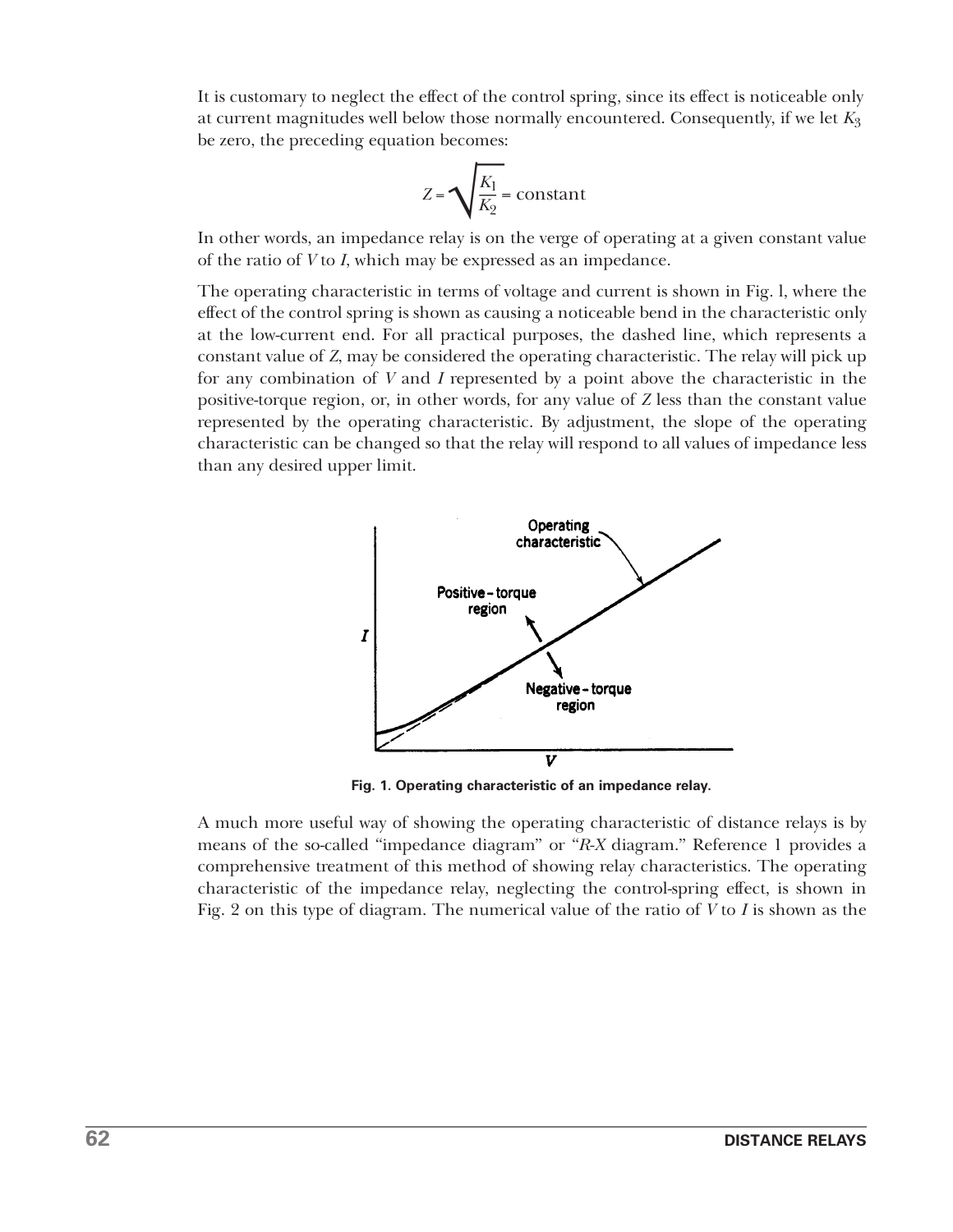length of a radius vector, such as Z, and the phase angle  $\theta$  between V and I determines the position of the vector, as shown. If I is in phase with V, the vector lies along the  $+R$  axis; but, if I is 180 degrees out of phase with V, the vector lies along the  $-R$  axis. If I lags V, the



Fig. 2. Operating characteristic of an impedance relay on an R-X diagram.

vector has a  $+X$  component; and, if I leads V, the vector has a  $-X$  component. Since the operation of the impedance relay is practically or actually independent of the phase angle between  $V$  and  $I$ , the operating characteristic is a circle with its center at the origin. Any value of Z less than the radius of the circle will result in the production of positive torque, and any value of Z greater than this radius will result in negative torque, regardless of the phase angle between V and I.

At very low currents where the operating characteristic of Fig. 1 departs from a straight line because of the control spring, the effect on Fig. 2 is to make the radius of the circle smaller. This does not have any practical significance, however, since the proper application of such relays rarely if ever depends on operation at such low currents.

Although impedance relays with inherent time delay are encountered occasionally, we shall consider only the high-speed type. The operating-time characteristic of a high-speed impedance relay is shown qualitatively in Fig. 3. The curve shown is for a particular value of current magnitude. Curves for higher currents will lie under this curve, and curves for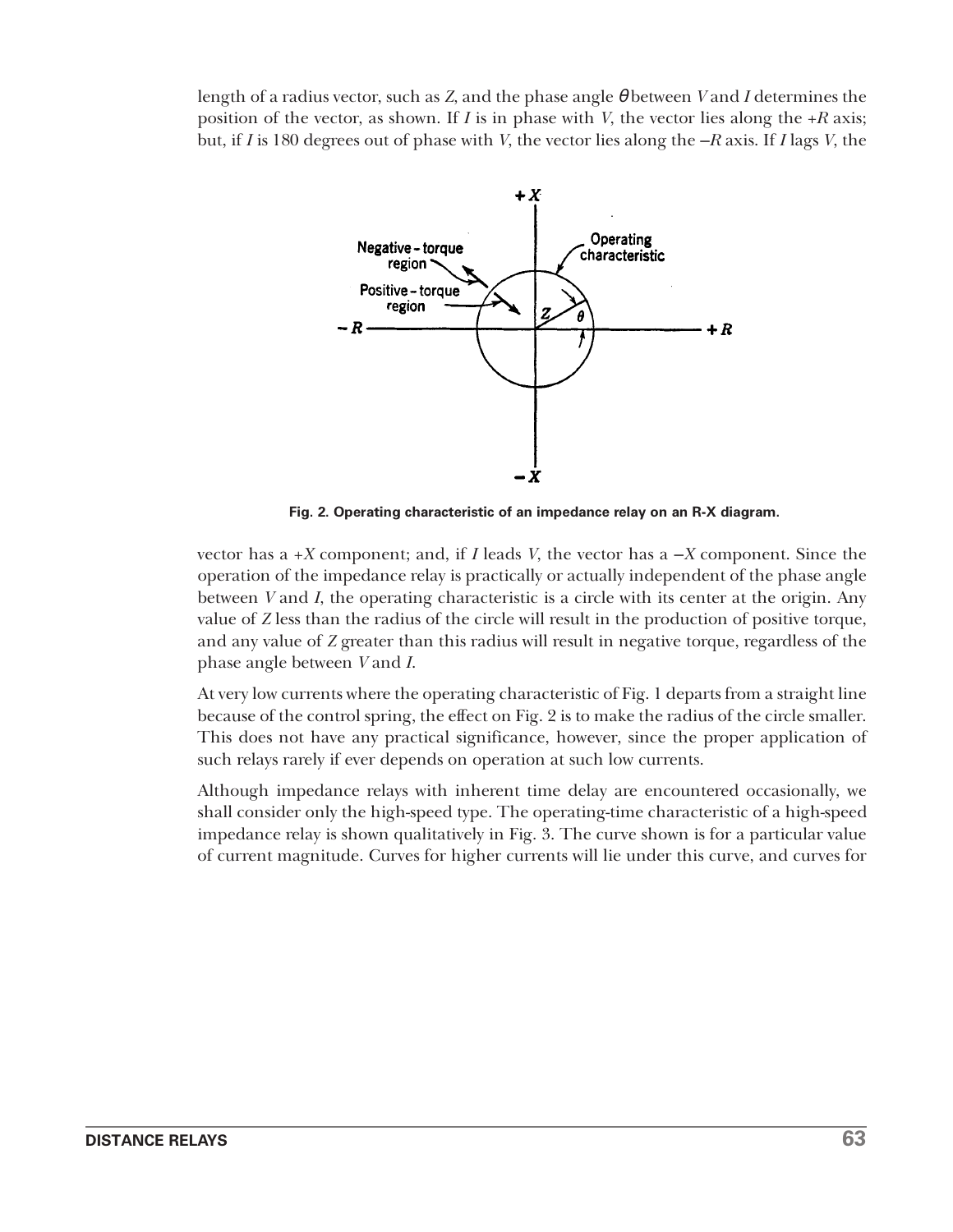

Fig. 3. Operating-time-versus-impedance characteristic of a high-speed relay for one value of current.

lower currents will lie above it. In general, however, the operating times for the currents usually encountered in normal applications of distance relays are so short as to be within the definition of high speed, and the variations with current are neglected. In fact, even the increase in time as the impedance approaches the pickup value is often neglected, and the time curve is shown simply as in Fig. 4.



Various types of actuating structure are used in the construction of impedance relays. Inverse-time relays use the shaded-pole or the watt-metric structures. High-speed relays may use a balance-beam magnetic-attraction structure or an induction-cup or double-loop structure.

For transmission-line protection, a single-phase distance relay of the impedance type consists of a single-phase directional unit, three high-speed impedance-relay units, and a timing unit, together with the usual targets, seal-in unit, and other auxiliaries. Figure 5 shows very schematically the contact circuits of the principal units. The three impedance units are labeled  $Z_1$ ,  $Z_2$ , and  $Z_3$ . The operating characteristics of these three units are independently adjustable. On the R-X diagram of Fig. 6, the circle for  $Z_1$  is the smallest, the circle for  $Z_3$  is the largest, and the circle for  $Z_2$  is intermediate. It will be evident, then, that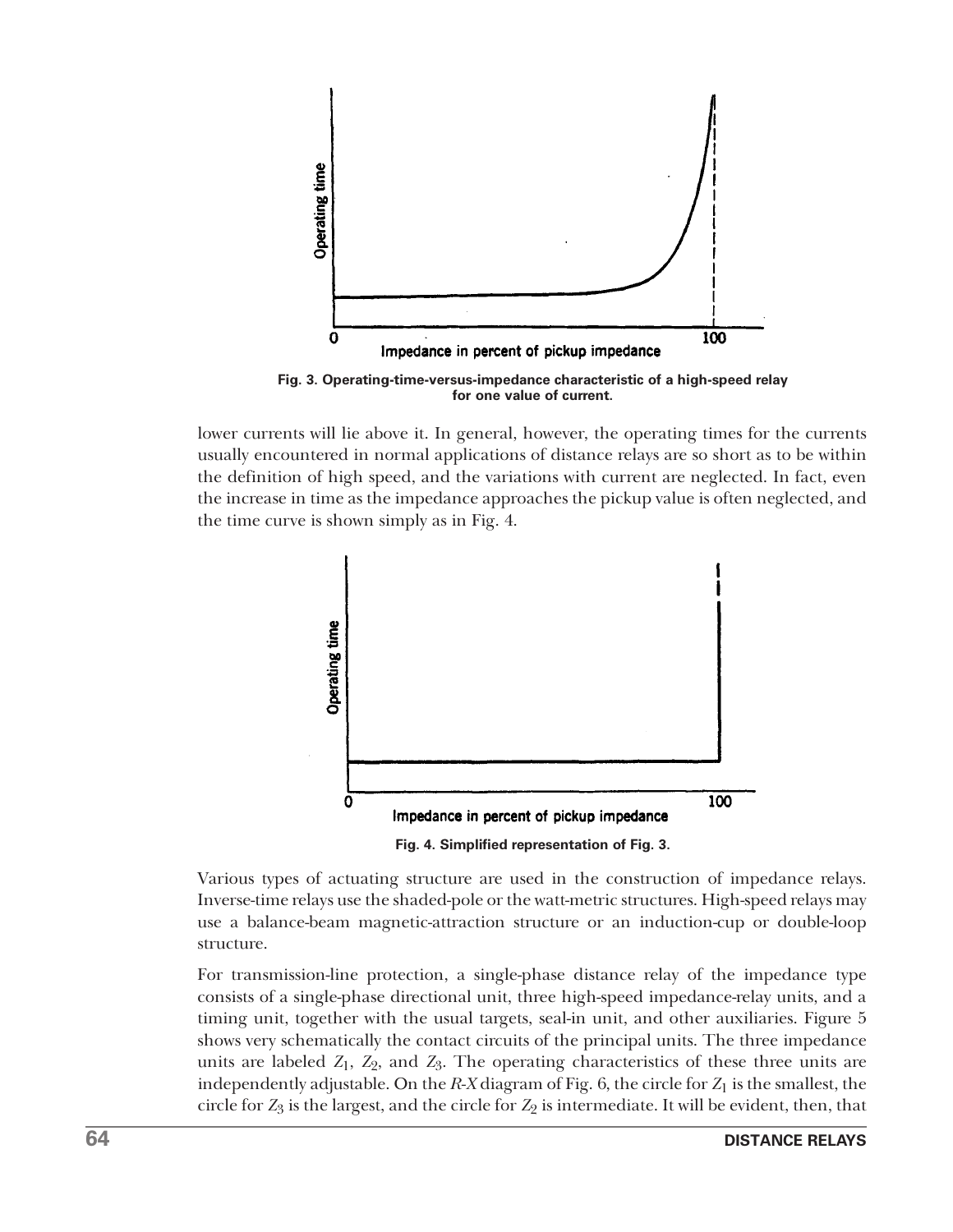any value of impedance that is within the  $Z_1$  circle will cause all three impedance units to operate. The operation of  $Z_1$  and the directional unit will trip a breaker directly in a very short time, which we shall call  $T_1$ . Whenever  $Z_3$  and the directional unit operate, the



Fig. 5. Schematic contact-circuit connections of an impedance-type distance relay.

timing unit is energized. After a definite delay, the timing unit will first close its  $T_2$  contact, and later its  $T_3$  contact, both time delays being independently adjustable. Therefore, it can be seen that a value of impedance within the  $Z_2$  circle, but outside the  $Z_1$  circle, will result in tripping in  $T_2$  time. And finally, a value of Z outside the  $Z_1$ , and  $Z_2$  circles, but within the  $Z_3$  circle, will result in tripping in  $T_3$  time.

It will be noted that, if tripping is somehow blocked, the relay will make as many attempts to trip as there are characteristic circles around a given impedance point. However, use may not be made of this possible feature.

Figure 6 shows also the relation of the directional-unit operating characteristic to the impedance-unit characteristics on the same R-X diagram. Since the directional unit permits tripping only in its positive-torque region, the inactive portions of the impedanceunit characteristics are shown dashed. The net result is that tripping will occur only for points that are both within the circles and above the directional-unit characteristic.

Because this is the first time that a simple directional-unit characteristic has been shown on the R-X diagram, it needs some explanation. Strictly speaking, the directional unit has a straight-line operating characteristic, as shown, only if the effect of the control spring is neglected, which is to assume that there is no restraining torque. It will be recalled that, if we neglect the control-spring effect, the torque of the directional unit is:

$$
T = K_1 V I \cos (\theta - \tau)
$$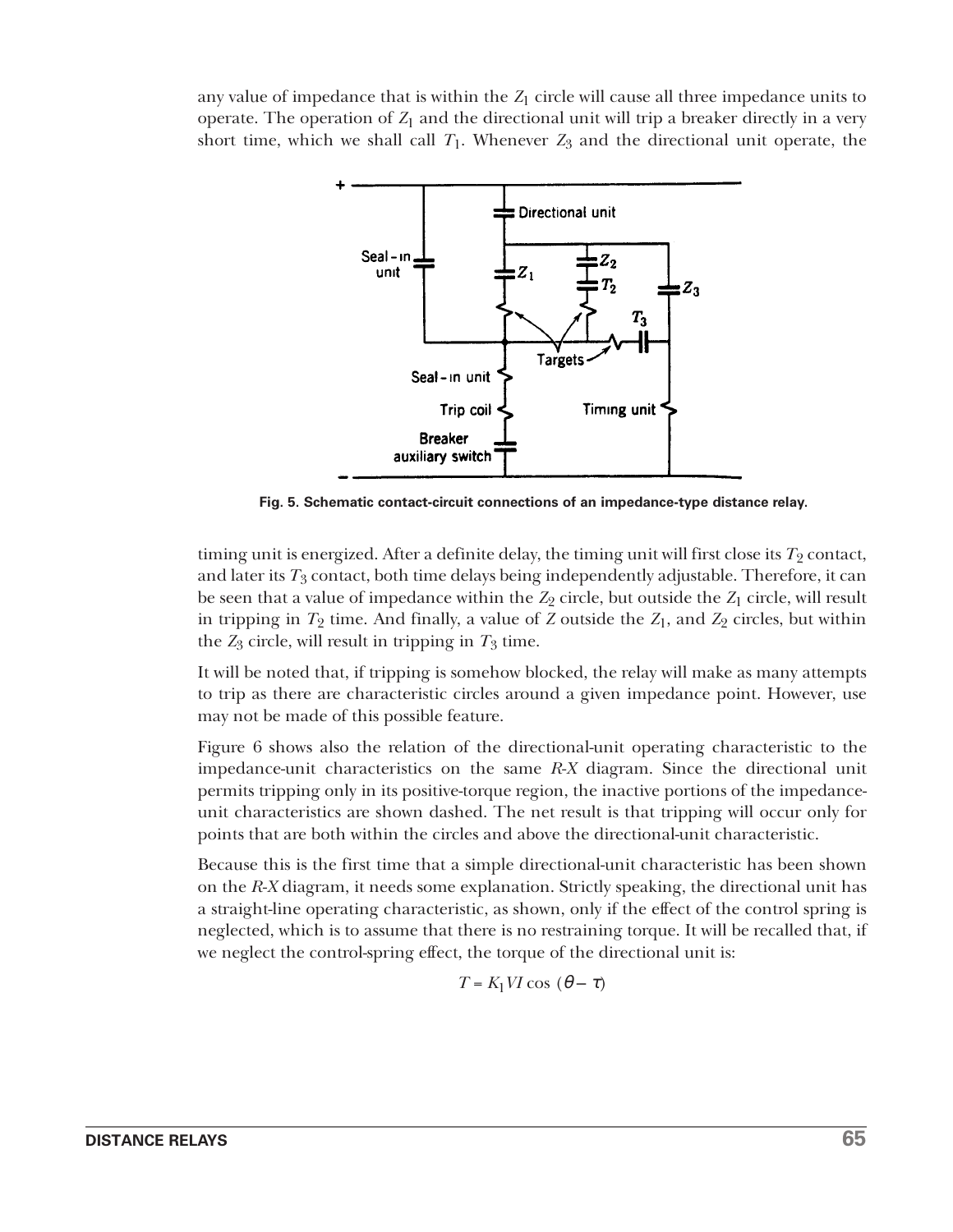

Fig. 6. Operating and time-delay characteristics of an impedance-type distance relay.

When the net torque is zero,

$$
K_1 VI\cos\left(\theta-\tau\right)=0
$$

Since  $K_1$ , V, or I are not necessarily zero, then, in order to satisfy this equation,

$$
\cos\left(\theta-\tau\right)=0
$$

or

$$
(\theta - \tau) = \pm 90^{\circ}
$$

Hence,  $\theta = \tau = \pm 90^{\circ}$  describes the characteristic of the relay. In other words, the head of any radius vector  $Z$  at  $90^{\circ}$  from the angle of maximum torque lies on the operating characteristic, and this describes the straight line shown on Fig. 6, the particular value of  $\tau$  having been chosen for reasons that will become evident later.

We should also develop the operating characteristic of a directional relay when the controlspring effect *is* taken into account. The torque equation as previously given is:

$$
T = K_1 VI \cos (\theta - \tau) - K_2
$$

At the balance point, the net torque is zero, and hence:

$$
K_1 VI \cos (\theta - \tau) = K_2
$$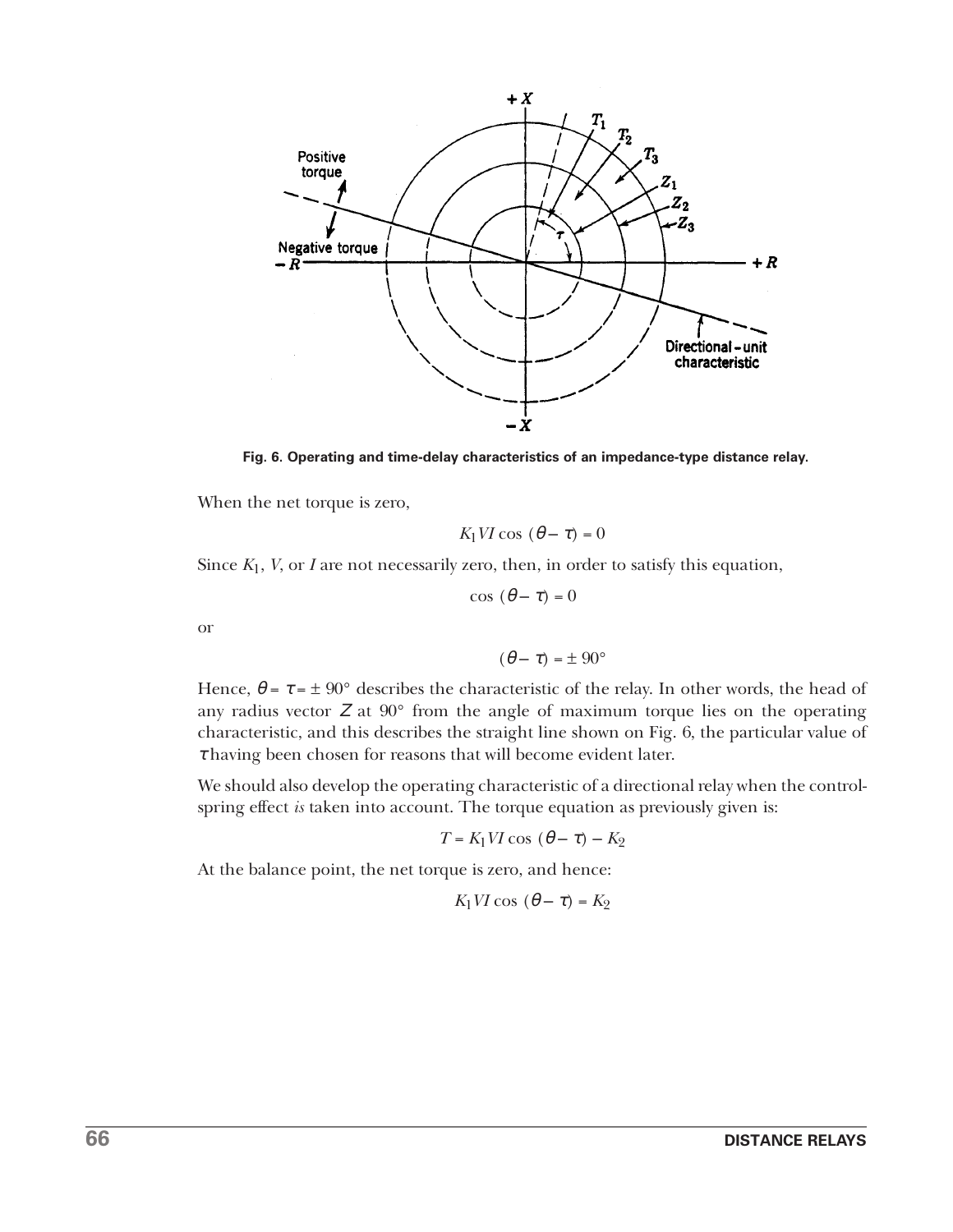But  $I = V/Z$ , and hence:

$$
\frac{V^2}{Z}\cos\left(\theta-\tau\right)=\frac{K_2}{K_1}
$$

or

$$
Z = \frac{K_1}{K_2} V^2 \cos (\theta - \tau)
$$

This equation describes an infinite number of circles, one for each value of V, one circle of which is shown in Fig. 7 for the same relay connections and the same value of  $\tau$  as in Fig. 6. The fact that some values of  $\theta$  will give negative values of Z should be ignored. Negative Z has no significance and cannot be shown on the R-X diagram.



Fig. 7. The characteristics of a directional relay for one value of voltage.

The centers of all the circles will lie on the dashed line directed from  $O$  through  $M$ , which is at the angle of maximum torque. The diameter of each circle will be proportional to the square of the voltage. At normal voltage, and even at considerably reduced voltages, the diameter will be so large that for all practical purposes we may assume the straight-line characteristic of Fig. 6.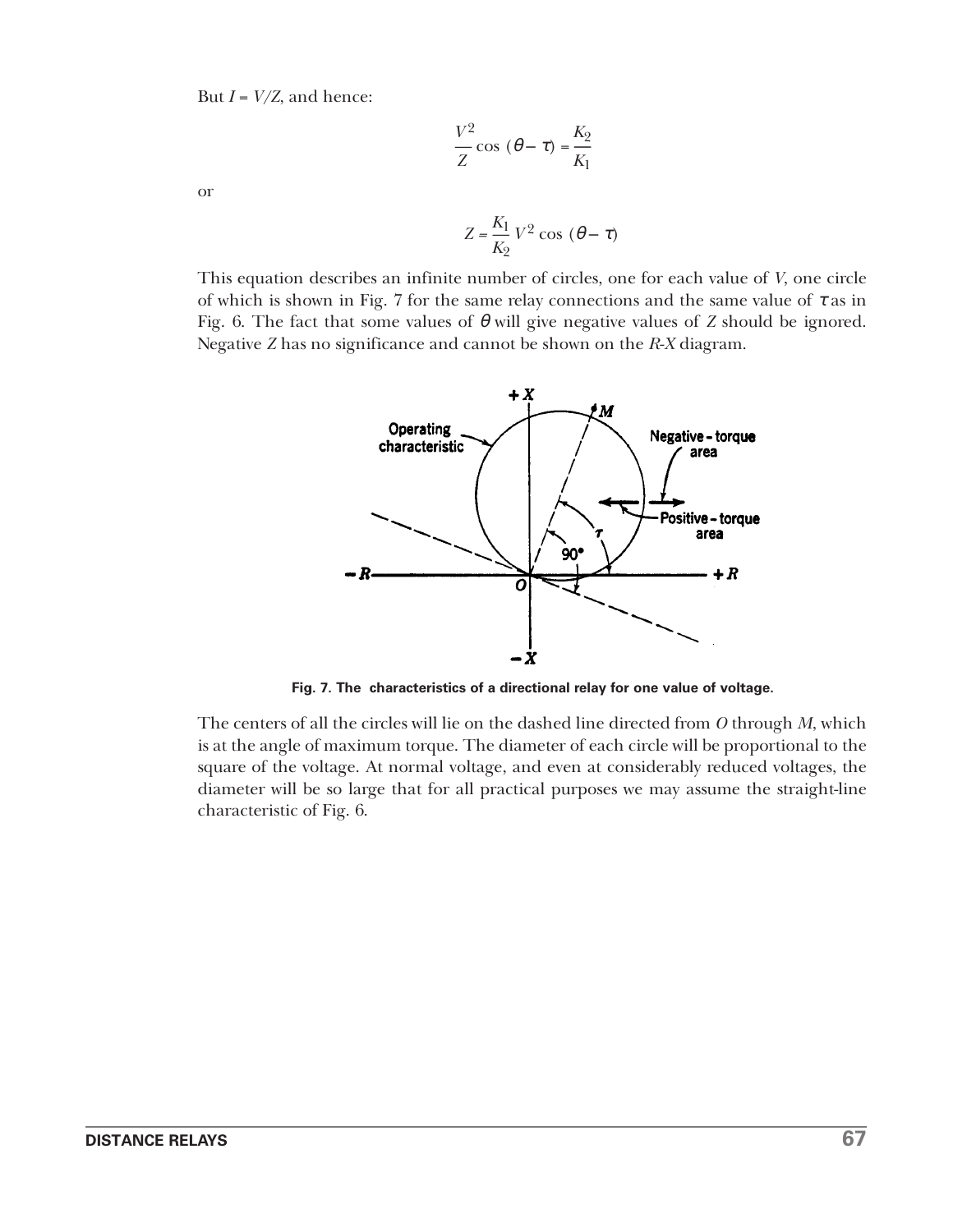

Fig. 8. Operating time versus impedance for an impedance-type distance relay.

Looking somewhat ahead to the application of distance relays for transmission-line protection, we can show the operating-time-versus-impendance characteristic as in Fig. 8. This characteristic is generally called a "stepped" time-impedance characteristic. It will be shown later that the  $Z_1$  and  $Z_2$  units provide the primary protection for a given transmission-line section, whereas  $Z_2$  and  $Z_3$  provide back-up protection for adjoining busses and line sections.

## THE MODIFIED IMPEDANCE-TYPE DISTANCE RELAY

The modified impedance-type distance relay is like the impedance type except that the impedance-unit operating characteristics are shifted, as in Fig. 9. This shift is accomplished by what is called a "current bias," which merely consists of introducing into the voltage supply an additional voltage proportional to the current,<sup>2</sup> making the torque equation as follows:

$$
T = K_1 I^2 - K_2 (V + CI)^2
$$

The term  $(V + CI)$  is the rms magnitude of the vector addition of V and CI, involving the angle  $\theta$  between V and I as well as a constant angle in the constant C term. This is the equation of a circle whose center is offset from the origin, as shown in Fig. 9. By such biasing, a characteristic circle can be shifted in any direction from the origin, and by any desired amount, even to the extent that the origin is outside the circle. Slight variations may occur in the biasing, owing to saturation of the circuit elements. For this reason, it is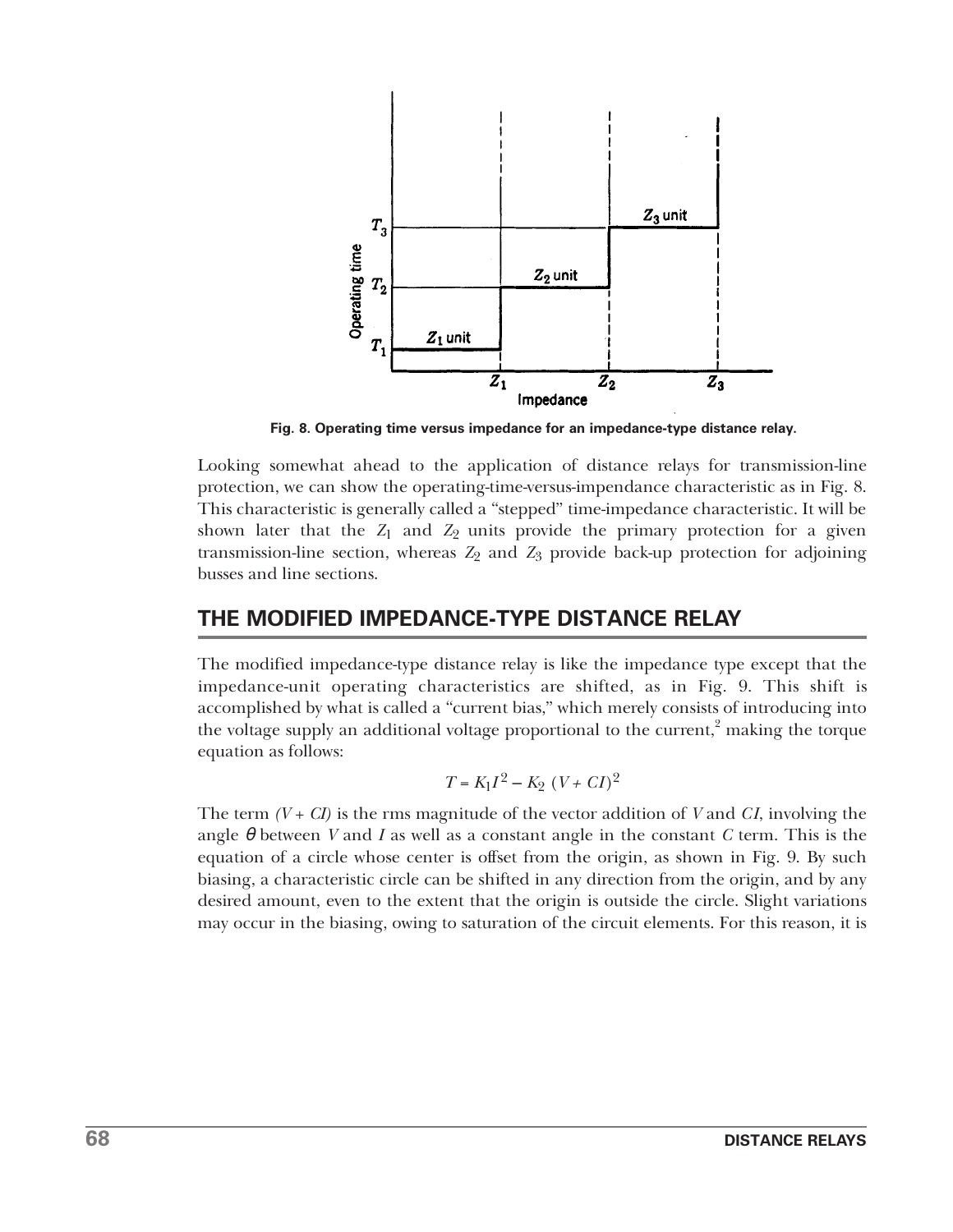

Fig. 9. Operating characteristic of a modified impedance-type distance relay.

not the practice to try to make the circles go through the origin, and therefore a separate directional unit is required as indicated in Fig. 9.

Since this relay is otherwise like the impedance-type relay already described, no further description will be given here.

## THE REACTANCE-TYPE DISTANCE RELAY

The reactance-relay unit of a reactance-type distance relay has, in effect, an overcurrent element developing positive torque, and a current-voltage directional element that either opposes or aids the overcurrent element, depending on the phase angle between the current and the voltage. In other words, a reactance relay is an overcurrent relay with directional restraint. The directional element is arranged to develop maximum negative torque when its current lags its voltage by 90°. The induction-cup or double-induction-loop structures are best suited for actuating high-speed relays of this type.

If we let the control-spring effect be  $-K_3$ , the torque equation is:

$$
T = K_1 I^2 - K_2 VI \sin \theta - K_3
$$

where  $\theta$  is defined as positive when *I* lags *V*. At the balance point, the net torque is zero, and hence;

$$
K_1 I^2 = K_2 VI \sin \theta + K_3
$$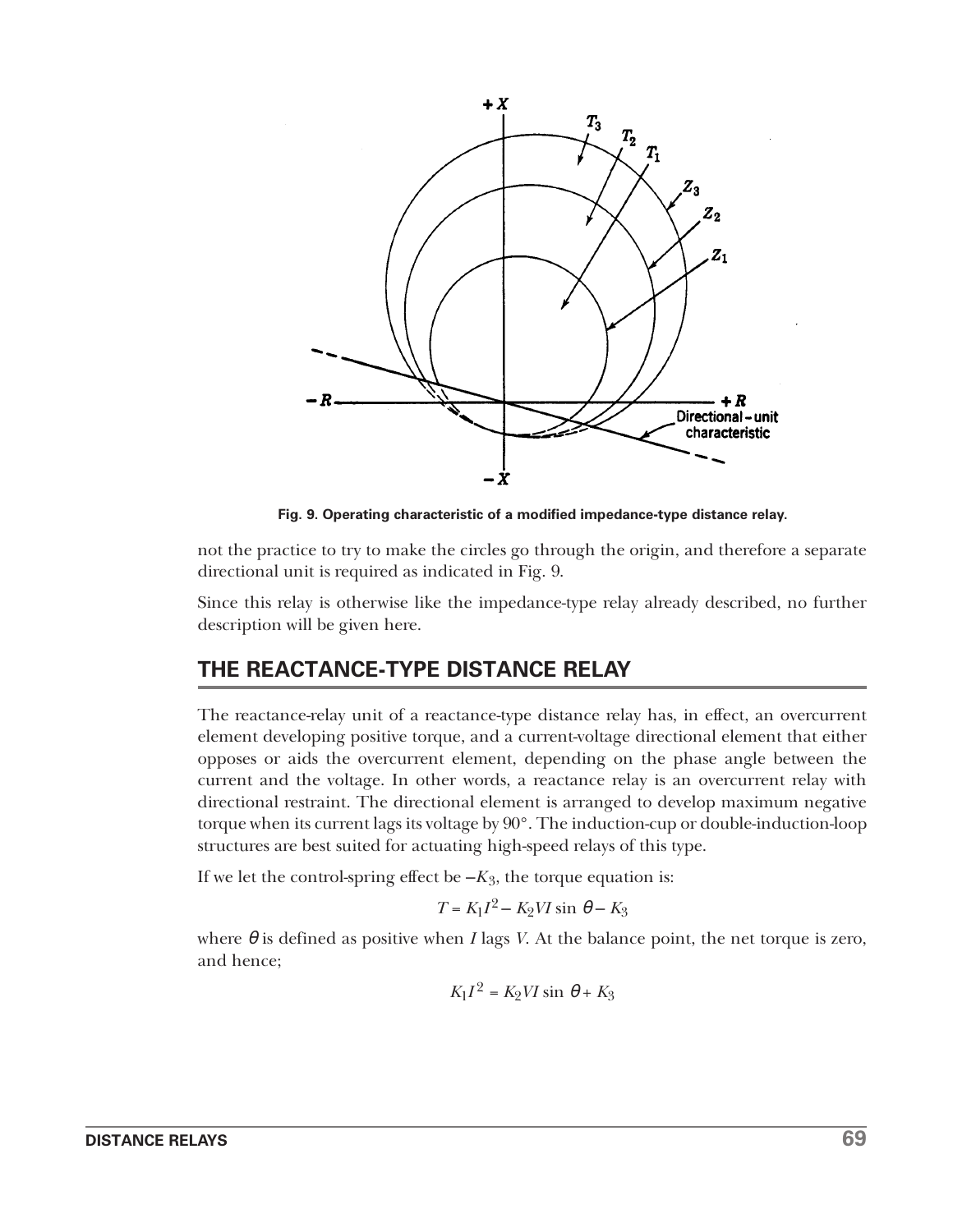Dividing both sides of the equation by  $I_2$ , we get:

$$
K_1 = K_2 \frac{V}{I} \sin \theta + \frac{K_3}{I^2}
$$

or

$$
\frac{V}{I}
$$
 sin  $\theta = Z$  sin  $\theta = X = \frac{K_1}{K_2} - \frac{K_3}{K_2 I^2}$ 

If we neglect the effect of the control spring,

$$
X = \frac{K_1}{K_2} = constant
$$

In other words, this relay has an operating characteristic such that all impedance radius vectors whose heads lie on this characteristic have a constant X component. This describes



Fig. 10. Operating characteristic of a reactance relay.

the straight line of Fig. 10. The significant thing about this characteristic is that the resistance component of the impedance has no effect on the operation of the relay; the relay responds solely to the reactance component. Any point below the operating characteristic–whether above or below the R axis–will lie in the positive-torque region.

Taking into account the effect of the control spring would lower the operating characteristic toward the  $R$  axis and beyond at very low values of current. This effect can be neglected in the normal application of reactance relays.

It should be noted in passing that, if the torque equation is of the general form  $T = K_1 I^2 - K_2 VI \cos{(\theta - \tau)} - K_3$ , and if  $\tau$  is made some value other than 90°, a straight-line operating characteristic will still be obtained, but it will not be parallel to the  $R$  axis. This general form of relay has been called an "angle-impedance" relay.

A reactance-type distance relay for transmission-line protection could not use a simple directional unit as in the impedance-type relay, because the reactance relay would trip under normal load conditions at or near unity power factor, as will be seen later when we consider what different system-operating conditions "look" like on the R-X diagram. The reactance-type distance relay requires a directional unit that is inoperative under normal load conditions. The type of unit used for this purpose has a voltage-restraining element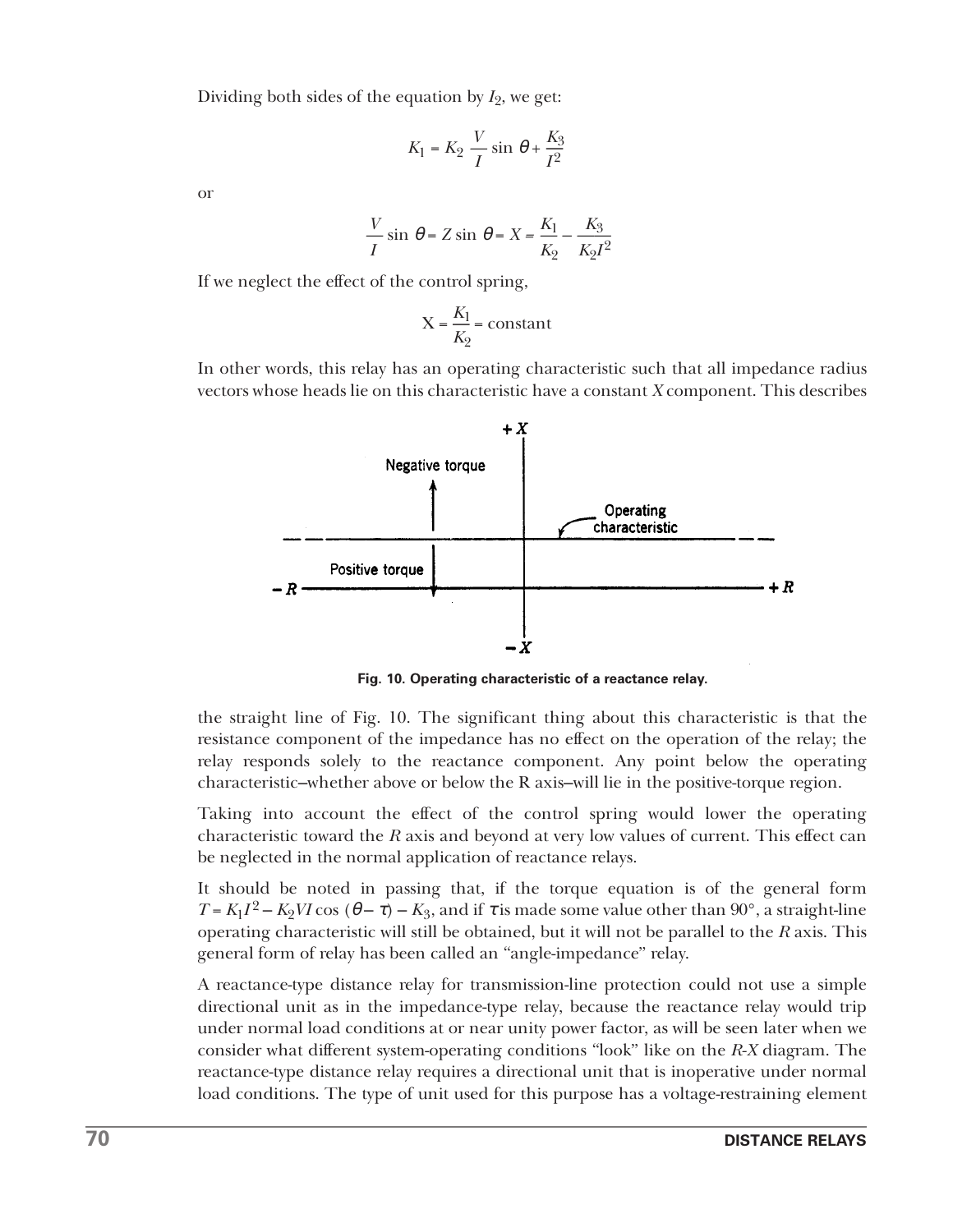

Fig. 11. Operating characteristic of a directional relay with voltage restraint.

that opposes a directional element, and it is called an "admittance" or "mho" unit or relay. In other words, this is a voltage-restrained directional relay. When used with a reactancetype distance relay, this unit has also been called a "starting unit." If we let the control-spring effect be  $-K_3$ , the torque of such a unit is:

$$
T = K_1 VI \cos\left(\theta - \tau\right) - K_2 V^2 - K_3
$$

where  $\theta$  and  $\tau$  are defined as positive when I lags V. At the balance point, the net torque is zero, and hence:

$$
K_2V^2 = K_1VI\cos\left(\theta - \tau\right) - K_3
$$

Dividing both sides by  $K_2$  VI, we get:

$$
\frac{V}{I} = Z = \frac{K_1}{K_2} \cos(\theta - \tau) - \frac{K_3}{K_2 V I}
$$

If we neglect the control-spring effect,

$$
Z = \frac{K_1}{K_2} \cos (\theta - \tau)
$$

It will be noted that this equation is like that of the directional relay when the controlspring effect is included, but that here there is no voltage term, and hence the relay has but one circular characteristic.

The operating characteristic described by this equation is shown in Fig. 11. The diameter of this circle is practically independent of voltage or current, except at very low magnitudes of current or voltage when the control-spring effect is taken into account, which causes the diameter to decrease.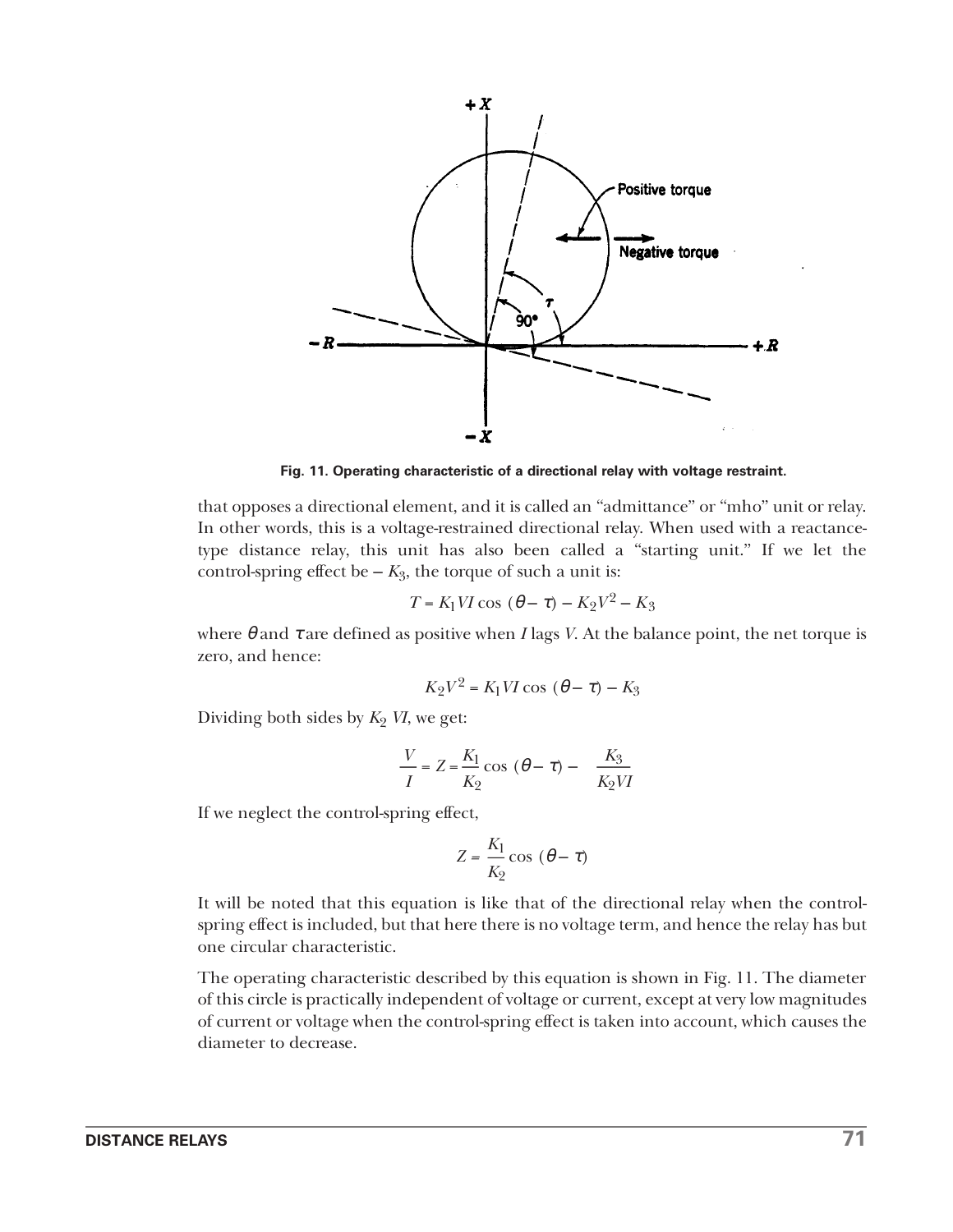

Fig. 12. Operating characteristics of a reactance-type distance relay.

The complete reactance-type distance relay has operating characteristics as shown in Fig. 12. These characteristics are obtained by arranging the various units as described in Fig. 5 for the impedance-type distance relay. It will be observed here, however, that the directional or starting unit (S) serves double duty, since it not only provides the directional function but also provides the third step of distance measurement with inherent directional discrimination.

The time-versus-impedance characteristic is the same as that of Fig. 8.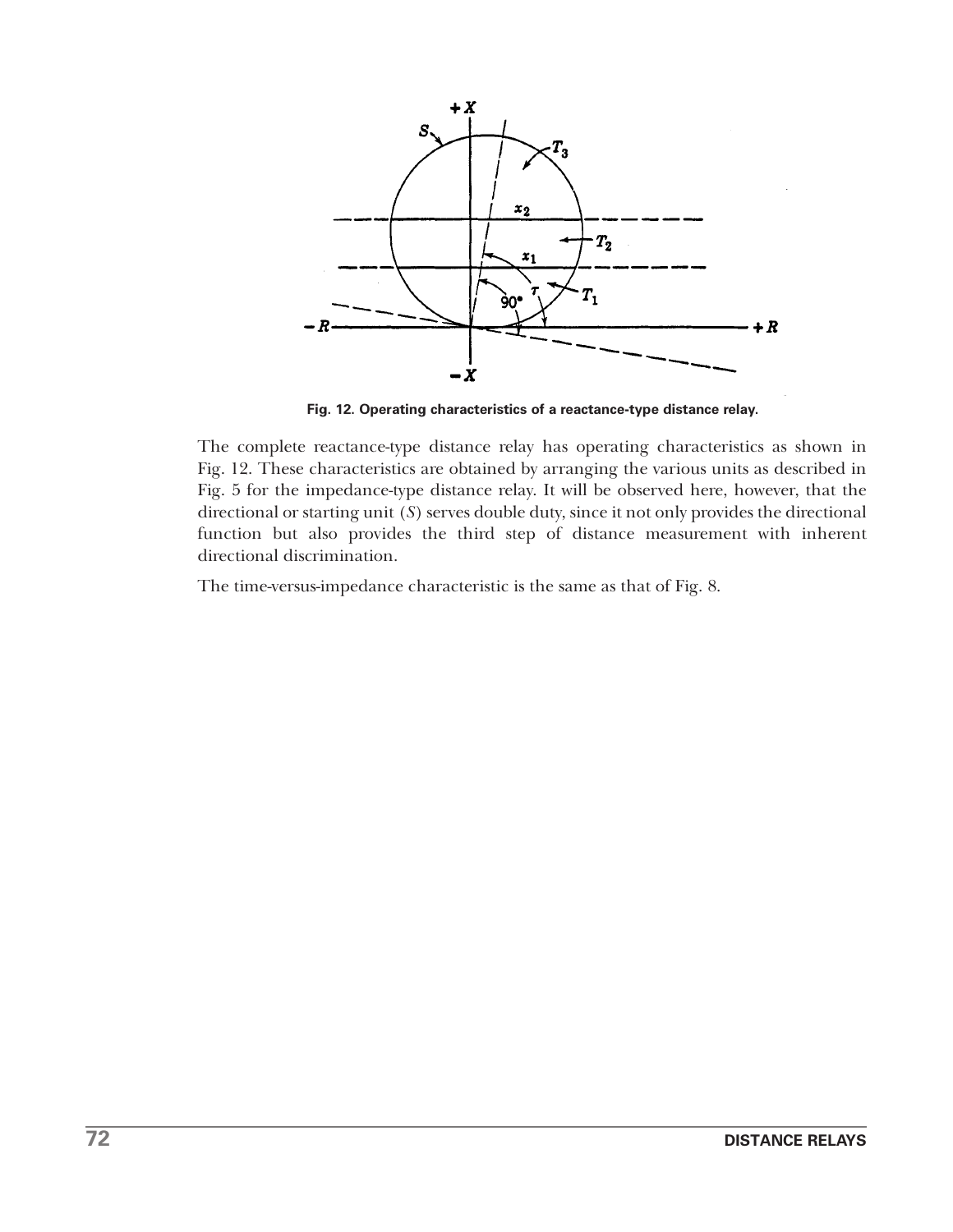# THE MHO-TYPE DISTANCE RELAY

The mho unit has already been described, and its operating characteristic was derived in connection with the description of the starting unit of the reactance-type distance relay. The induction-cylinder or double-induction-loop structures are used in this type of relay.

The complete distance relay for transmission-line protection is composed of three highspeed mho units  $(M_1, M_2, \text{and } M_3)$  and a timing unit, connected in a manner similar to that shown for an impedance-type distance relay, except that no separate directional unit is required, since the mho units are inherently directional.<sup>3</sup> The operating characteristic of the entire relay is shown on Fig. 13.



Fig. 13. Operating characteristics of a mho-type distance relay.

The operating-time-versus-impedance characteristic of the mho-type distance relay is the same as that of the impedance-type distance relay, Fig. 8.

By means of current biasing similar to that described for the offset impedance relay, a mhorelay characteristic circle can be offset so that either it encircles the origin of the R-X diagram or the origin is outside the circle.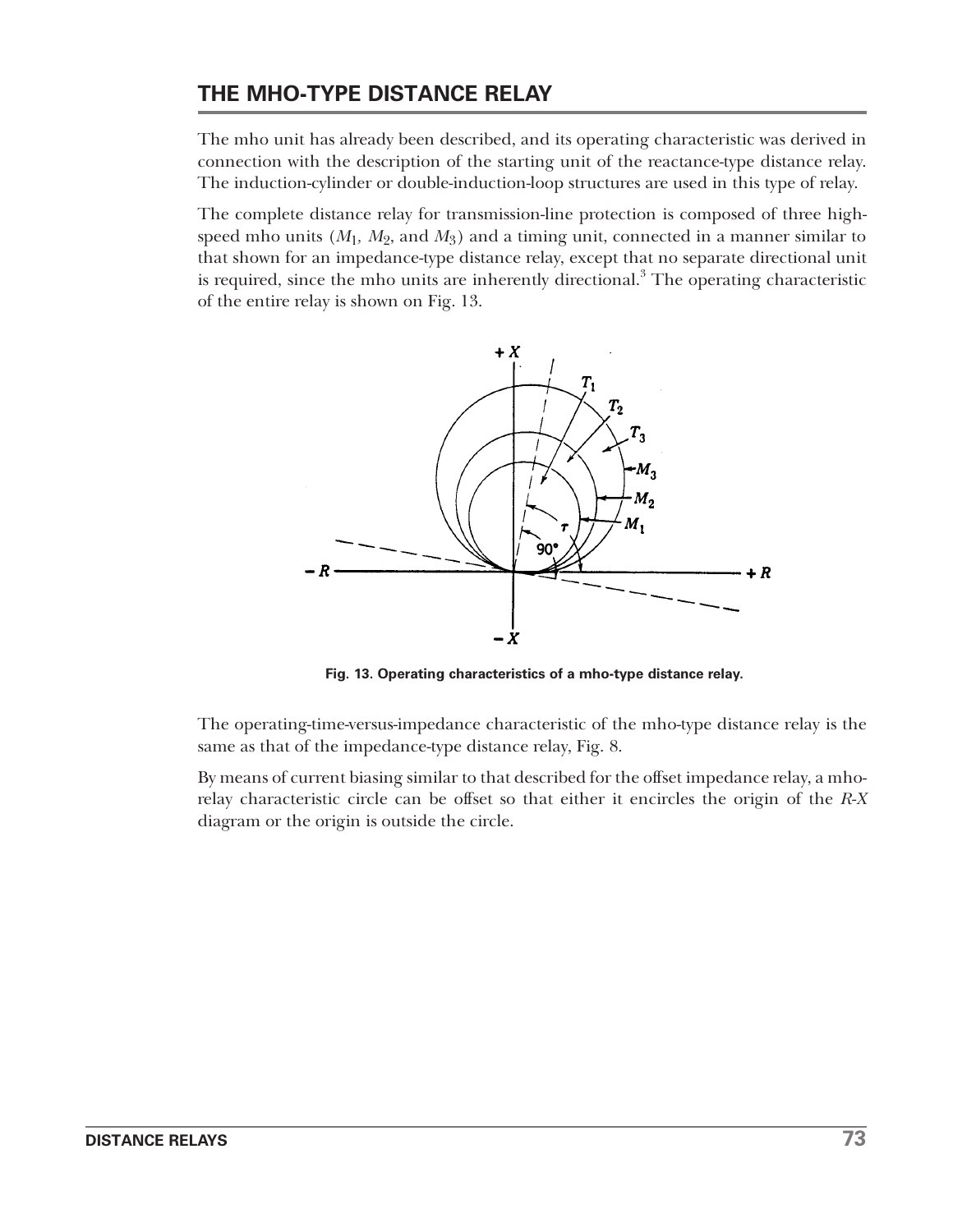#### **OVERREACH**

When a short circuit occurs, the current wave is apt to be offset initially. Under such conditions, distance relays tend to "overreach," i.e., to operate for a larger value of impedance than that for which they are adjusted to operate under steady-state conditions. This tendency is greater, the more inductive the impedance is. Also, the tendency is greater in electromagnetic-attraction-type relays than in induction-type relays. The tendency to overreach is minimized in the design of the relay-circuit elements, but it is still necessary to compensate for some tendency to overreach in the adjustment of the relays. Compensation for overreach as well as for inaccuracies in the current and voltage sources is obtained by adjusting the relays to operate at 10% to 20% lower impedance than that for which they would otherwise be adjusted. This will be further discussed when we consider the application of these relays.

### MEMORY ACTION

Relays in which voltage is required to develop pickup torque, such as mho-type relays or directional units of other relays, may be provided with "memory action." Memory action is a feature that can be obtained by design in which the current flow in a voltage-polarizing coil does not cease immediately when the voltage on the high-voltage side of the supplyvoltage transformer is instantly reduced to zero. Instead, the stored energy in the voltage circuit causes sinusoidal current to flow in the voltage coil for a short time. The frequency of this current and its phase angle are for all practical purposes the same as before the high-tension voltage dropped to zero, and therefore the relay is properly polarized since, in effect, it "remembers" the voltage that had been impressed on it. It will be evident that memory action is usable only with high-speed relays that are capable of operating within the short time that the transient polarizing current flows. It will also be evident that a relay must have voltage applied to it initially for memory action to be effective; in other words, memory action is ineffective if a distance relay's voltage is obtained from the line side of a line circuit breaker and the breaker is closed when there is a short circuit on the line.

Actually, it is a most rare circumstance when a short circuit reduces the relay supply voltage to zero. The short circuit must be exactly at the high-voltage terminals of the voltage transformer, and there must be no arcing in the short circuit. About the only time that this can happen in practice is when maintenance men have forgotten to remove protective grounding devices before the line breaker is closed. The voltage across an arcing short circuit is seldom less than about 4% of normal voltage, and this is sufficient to assure correct distance-relay operation even without the help of memory action.

Memory action does not adversely affect the distance-measuring ability of a distance relay. Such ability is important only for impedance values near the point for which the operating time steps from  $T_1$  to  $T_2$  or from  $T_2$  to  $T_3$ . For such impedances, the primary voltage at the relay location does not go to zero, and the effect of the transient is "swamped."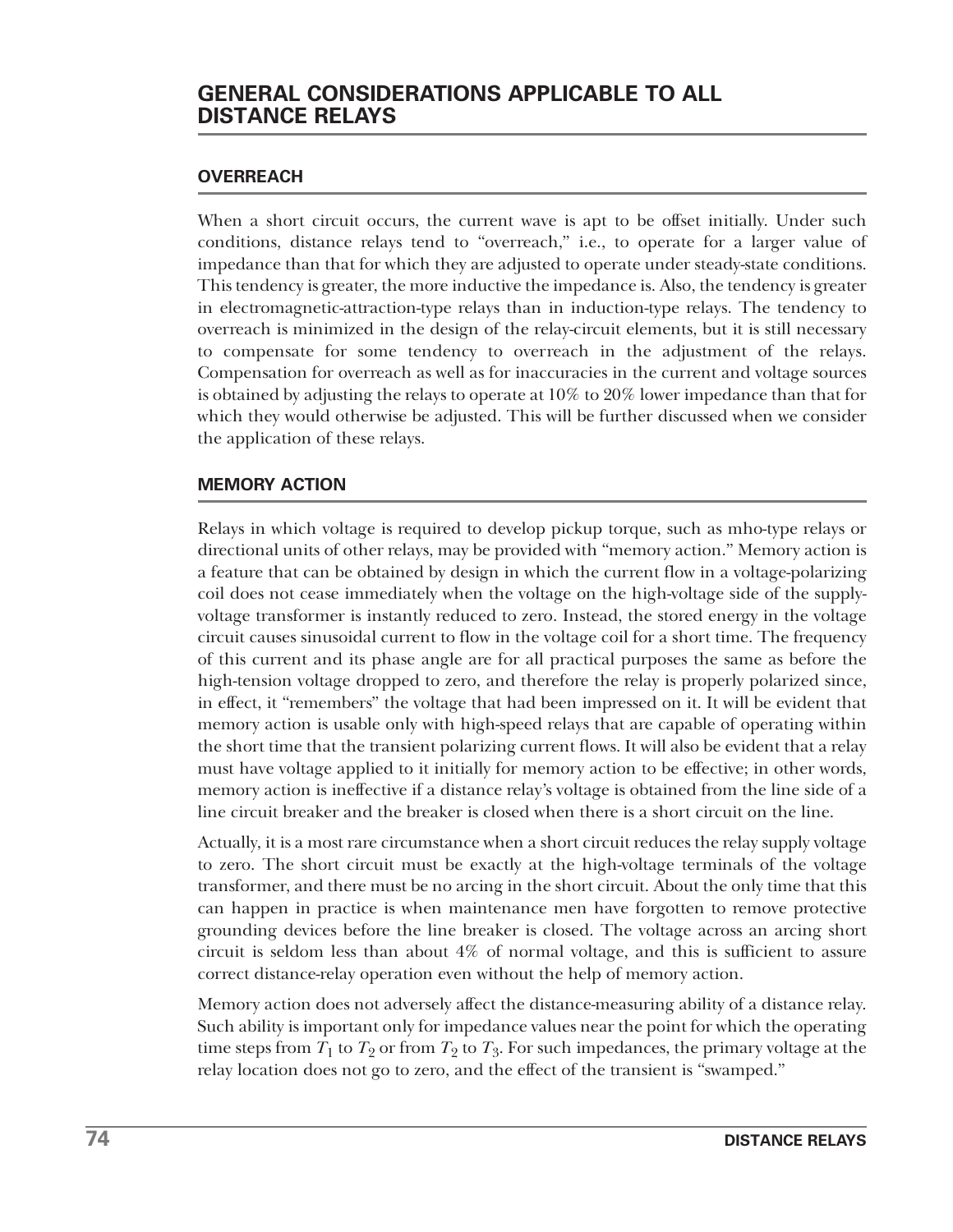It is probably evident from the foregoing that on the R-X diagram we can construct any desired distance-relay operating characteristic composed of straight lines or circles. The characteristics shown here have been those of distance relays for transmission-line protection. But, by using these same characteristics or modifications of them, we can encompass any desired area on the R-X diagram, or we can divide the diagram into various areas, such that relay operation can be obtained only for certain relations between V, I, and <sup>θ</sup>. That this is a most powerful tool will be seen later when we learn what various types of abnormal system conditions "look" like on the R-X diagram.

## THE SIGNIFICANCE OF Z

Since we are accustomed to associating impedance with some element such as a coil or a circuit of some sort, one might well ask what the significance is of the impedance expressed by the ratio of the voltage to the current supplied to a distance relay. To answer this question completely at this time would involve getting too far ahead of the story. It depends, among other things, on how the voltage and current supplied to the relay are obtained. For the protection of transmission lines against short circuits, which is the largest field of application of distance relays, this impedance is proportional, within certain limits, to the physical distance from the relay to the short circuit. However, the relay will still be energized by voltage and current under other than short-circuit conditions, such as when a system is carrying normal load, or when one part of a system loses synchronism with another, etc. Under any such condition, the impedance has a different significance from that during a short circuit. This is a most fascinating part of the story, but it must wait until we consider the application of distance relays.

At this point, one may wonder why there are different types of distance relays for transmission-line protection such as those described. The answer to this question is largely that each type has its particular field of application wherein it is generally more suitable than any other type. This will be discussed when we examine the application of these relays. These fields of application overlap more or less, and, in the overlap areas, which relay is chosen is a matter of personal preference for certain features of one particular type over another.

# PROBLEMS

1. On an R-X diagram, show the impedance radius vector of a line section having an impedance of  $2.8 + j5.0$  ohms. On the same diagram, show the operating characteristics of an impedance relay, a reactance relay, and a mho relay, each of which is adjusted to just operate for a zero-impedance short circuit at the end of the line section. Assume that the center of the mho relay's operating characteristic lies on the line-impedance vector.

Assuming that an arcing short circuit having an impedance of  $1.5 + i\theta$  ohms can occur anywhere along the line section, show and state numerically for each type of relay the maximum portion of the line section that can be protected.

2. Derive and show the operating characteristic of an overcurrent relay on an R-X diagram.